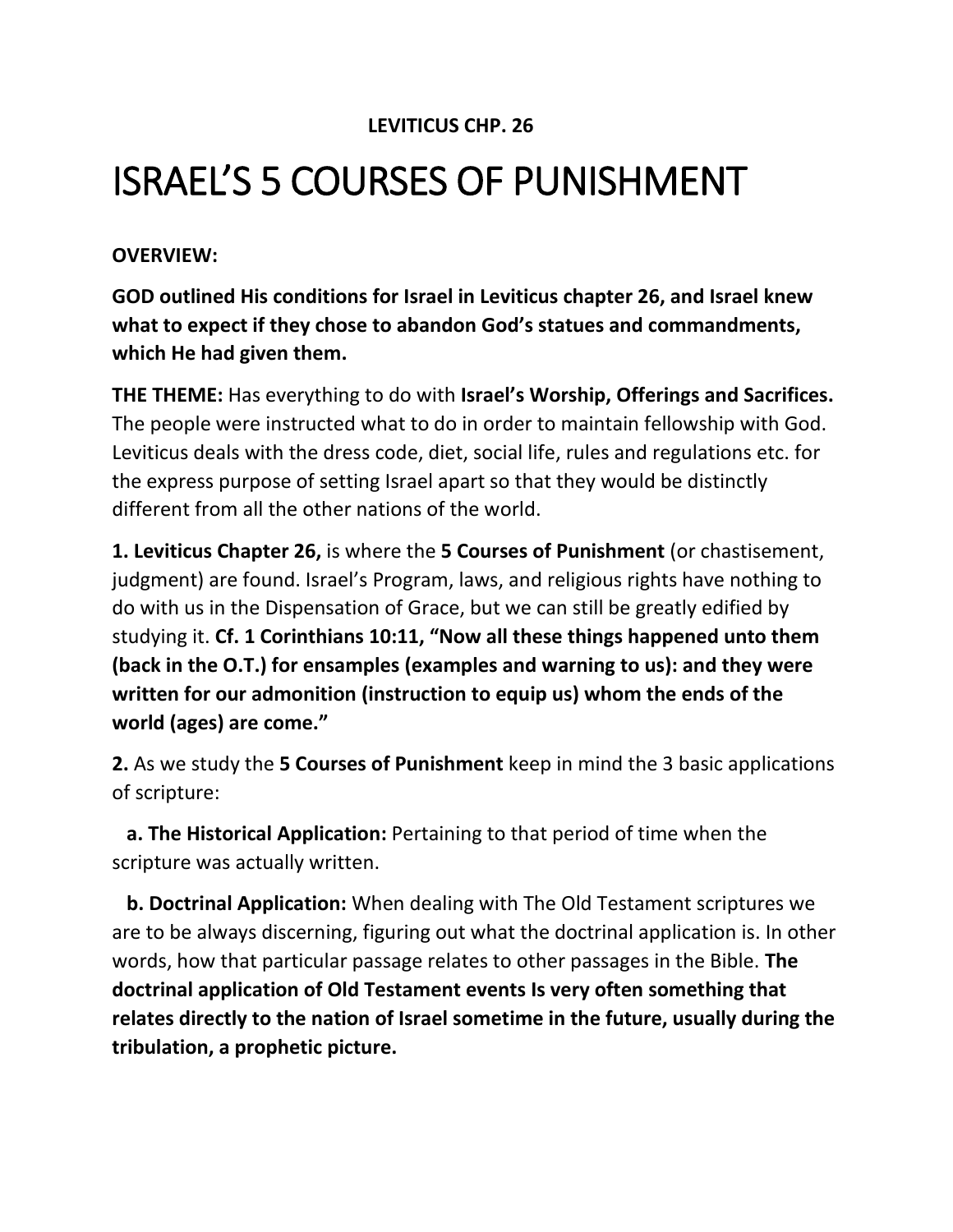## **2.**

 **c. Spiritual Application:** Certain doctrinal or biblical principles prove to be true throughout the Bible so that we can benefit from them even though we live in totally different dispensations. That's what Apostle Paul meant in **1 Corinthians 10:11, there are certain spiritual applications TO US so we can benefit in that way by studying israel's program.** 

**3**. In studying all the intricate details of Israel's prophetic program, they all evolve into one cohesive, logical order. We begin to understand their spiritual struggle and what God is doing with the Nation of Israel and the divine design that was behind it all.

If you want to understand the status of the Nation of Israel today, and what is in store for the Nation of Israel in the future, it is vital that you have a good understanding of chapter 26. In fact, if you don't, you won't ever figure out the gospel accounts, or the earthly ministry of Christ to the nation of Israel nor the Book of Acts, especially the early part of Acts. Why? because all that information directly relates to the **5th course of Chastisement which the Nation of Israel was under at the time and in fact, STILL IS!**

**4. Genesis chapter 1- 11 covers the 1st 2000 years of human history.** Then you have the calling out of Abraham in **Genesis 12.** God calls Abraham for the purpose of forming a new nation. **A nation to prove to the other nations of the earth what it is like to have God as "your God," and have God's wisdom as "your wisdom."**

The Bible devotes 11 Chapters beginning at **Genesis 1:1** over a period of 2000 years for creation, including creation of mankind, the flood, the reintroduction of life after the flood and the proliferation (growth) of human society over the earth through Noah's 3 sons after the flood. In the Bible, this covers about **15 pages.**

**5. The 13 Epistles written by Paul** which contain the doctrine which is designed specifically for us today in the Dispensation of Grace is roughly 100 pages. That's less than 6% of the Bible that is written to and about us as members of the Body of Christ, leaving over 94% of the Bible Relating directly to the prophetic program of the Nation of Israel and Israel's intended role here on the earth. **And it all begins with Abraham.**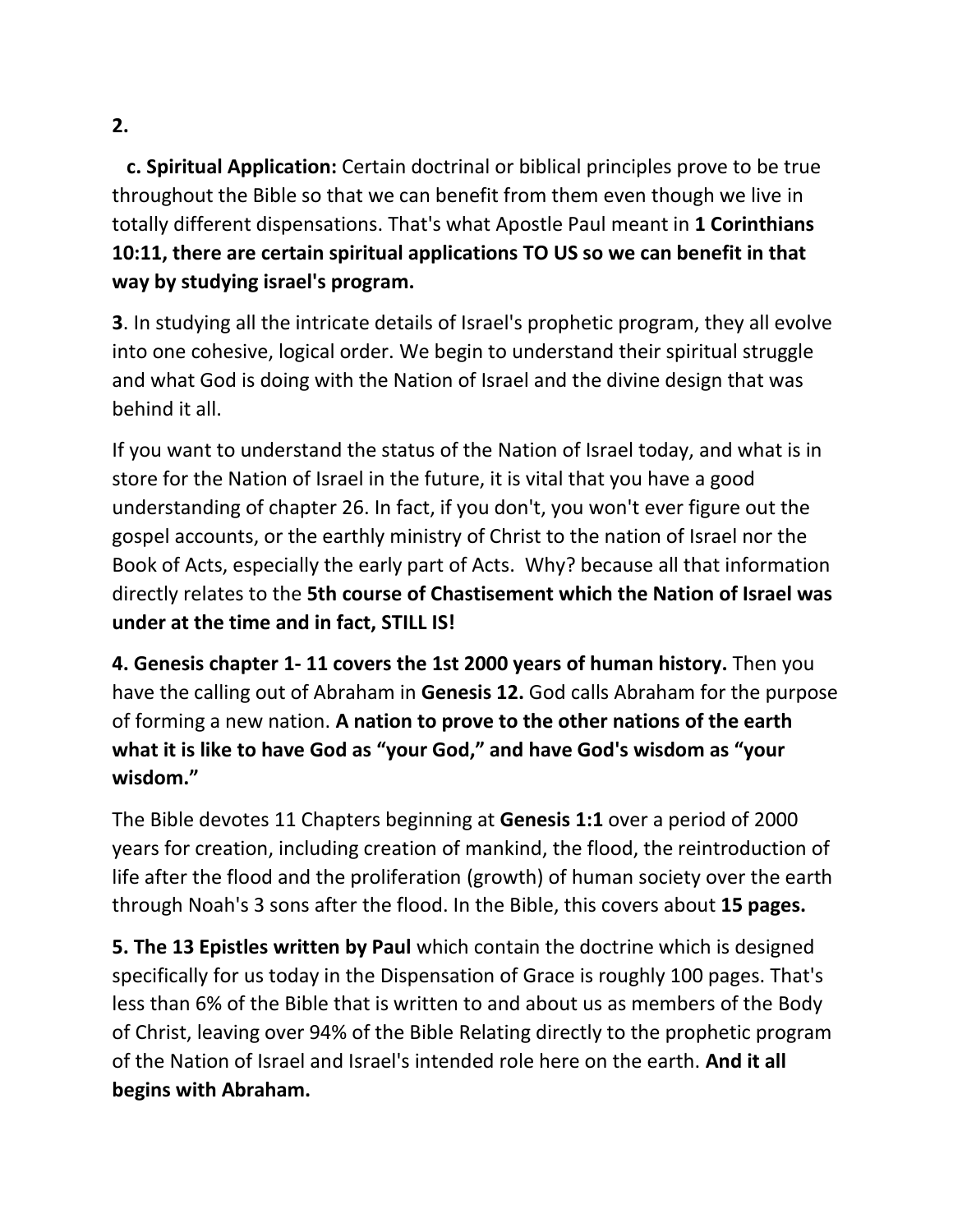**3.**

**Look at Genesis chapter 12.** God's Dealings with the Nation of Israel all begins here in chapter 12. Herein lies the **covenant** which God establishes with Abraham and there are **7** main components. **Read, Genesis 12:1-3 vss.**

**In verse 2,** we have the **first 4 components:**

- **1. "I will make of thee a great nation"**
- **2. "I will bless thee"**
- **3. "I will make thy name great"**
- **4. "Thou shalt be a blessing"**

**In verse 3,** the remaining **3 components**

- **5. "And I will bless them that bless thee"**
- **6. "And I will curse him that curseth thee"**
- **7. "And in thee shall all the families of the earth be blessed"**

**\*These are the 7 main components of the Abrahamic Covenant (binding agreement).**

**NOTE: Again, the purpose for the calling out of Abraham and the formation of the nation of Israel was to have all other nations see what it is like to have God as your God and God's Wisdom as your wisdom.**

**6.** Israel was supposed to be a nation which functioned according to the four divine institutions which God had established earlier in Genesis, and Israel was supposed to be a holy and righteous nation**.** The world was supposed to view Israel in a special way**. Read: Deuteronomy 4:5-8 vss.** 

In the **5 th verse** you have statues and judgments that Israel was supposed to do. **Verse 6** says: **"Keep therefore and do them: for this is your wisdom and your understanding in the site of the nations."** Israel was supposed to demonstrate spiritual fitness, in other words, they were supposed to be a wise and understanding people. Righteous and credible, to the point other nations would look at Israel and say, (**verses 6-8**) **"Surely this great nation Is a wise and**